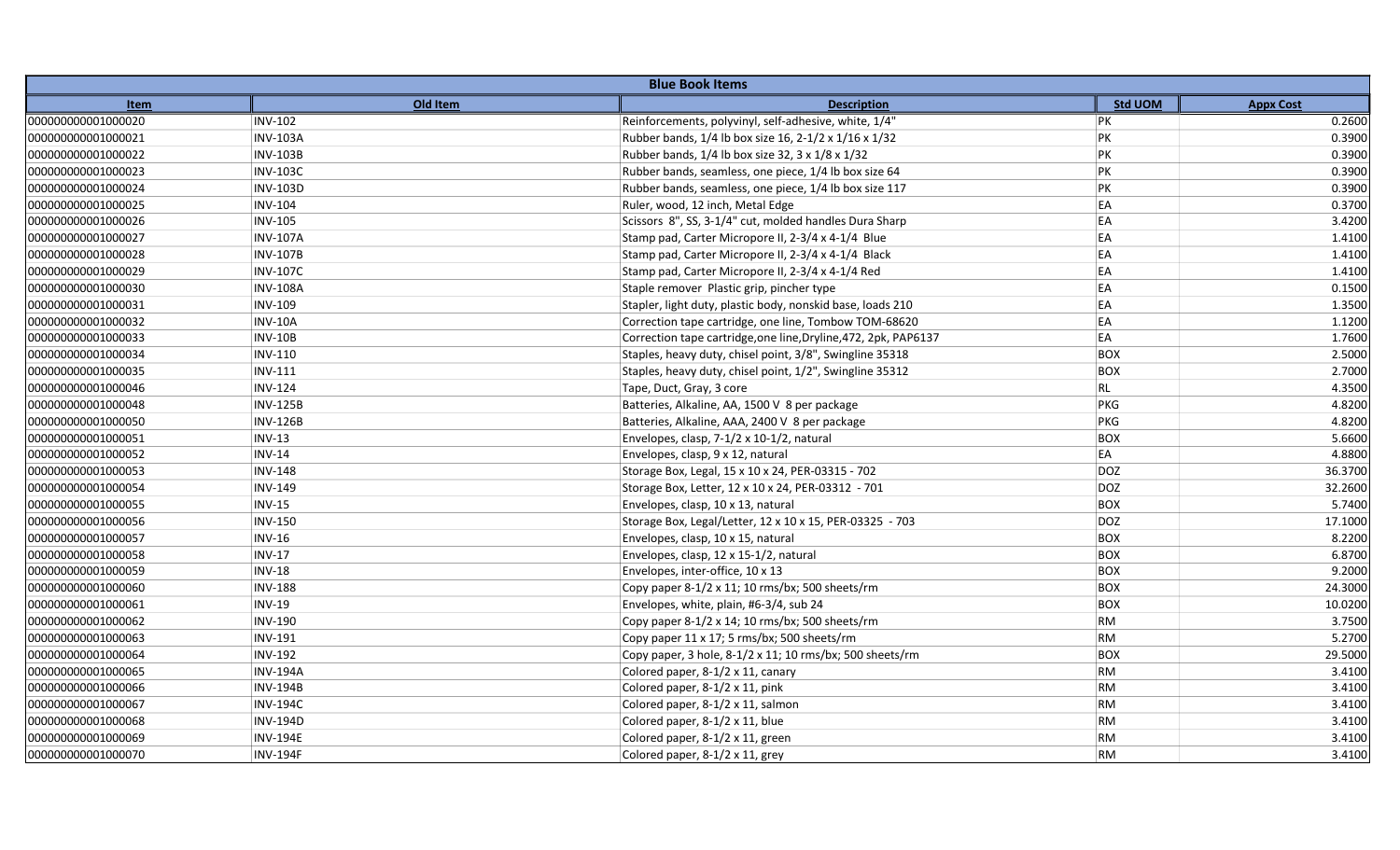| 000000000001000071 | <b>INV-194G</b> | Colored paper, 8-1/2 x 11, orchid                             | <b>RM</b>  | 3.4100  |
|--------------------|-----------------|---------------------------------------------------------------|------------|---------|
| 000000000001000072 | <b>INV-194J</b> | Colored paper, 8-1/2 x 11, cherry                             | <b>RM</b>  | 3.4100  |
| 000000000001000073 | <b>INV-194K</b> | Colored paper, 8-1/2 x 11, goldenrod                          | <b>RM</b>  | 3.4100  |
| 000000000001000074 | <b>INV-194L</b> | Colored paper, 8-1/2 x 11, buff                               | RM         | 3.4100  |
| 000000000001000075 | <b>INV-194N</b> | Colored paper, 8-1/2 x 11, cream                              | <b>RM</b>  | 3.4100  |
| 000000000001000001 | <b>INV-01</b>   | Adding machine rolls, 2-1/4 x 3 (dia), 150 ft/roll white bond | RL         | 0.6900  |
| 000000000001000002 | INV-03A         | Cards, index, white, ruled, single side, 90 lb, 3 x 5         | PK         | 0.1500  |
| 000000000001000003 | <b>INV-03B</b>  | Cards, index, white, ruled, single side, 90 lb, 4 x 6         | PK         | 0.4000  |
| 000000000001000004 | INV-03C         | Cards, index, white, ruled, single side, 90 lb, 5 x 8         | PK         | 0.7000  |
| 000000000001000005 | INV-04A         | Cards, index, white, plain, 90 lb, 3 x 5                      | PK         | 0.1500  |
| 000000000001000006 | INV-04B         | Cards, index, white, plain, 90 lb, 4 x 6                      | PK         | 0.4000  |
| 000000000001000007 | INV-04C         | Cards, index, white, plain, 90 lb, 5 x 8                      | PK         | 0.7000  |
| 000000000001000008 | INV-06A         | Binder clips, folding handle small, 3/8" capacity             | <b>DOZ</b> | 0.1400  |
| 000000000001000009 | INV-06B         | Binder clips, folding handle medium, 5/8" capacity            | <b>DOZ</b> | 0.3500  |
| 000000000001000010 | <b>INV-06C</b>  | Binder clips, folding handle large, 1" capacity               | <b>DOZ</b> | 0.9000  |
| 000000000001000011 | INV-07A         | Paper clips, metal, smooth finish, rust resistant No. 1, 1-3  | <b>BOX</b> | 0.0100  |
| 000000000001000012 | <b>INV-07C</b>  | Paper clips, metal, smooth finish, rust resistant Jumbo, 2",  | <b>BOX</b> | 0.0300  |
| 000000000001000013 | INV-08A         | Correction fluid, Liquid Paper bond white (each .62) 564      | EA         | 0.0400  |
| 000000000001000014 | <b>INV-100A</b> | Pockets, expanding file, legal, manila-lined 1 3/4" 1516C     | <b>BOX</b> | 8.7500  |
| 000000000001000015 | <b>INV-100B</b> | Pockets, expanding file, legal, manila-lined 3 1/2" 1526E     | <b>BOX</b> | 11.2500 |
| 000000000001000016 | <b>INV-100C</b> | Pockets, expanding file, legal, manila-lined 5 1/4 1536G      | <b>BOX</b> | 6.2500  |
| 000000000001000017 | <b>INV-101A</b> | Pockets, expanding file, letter, manila-lined 1 3/4 1514C     | <b>BOX</b> | 10.2500 |
| 000000000001000018 | <b>INV-101B</b> | Pockets, expanding file, letter, manila-lined 3 1/2 1524E     | <b>BOX</b> | 10.7500 |
| 000000000001000019 | <b>INV-101C</b> | Pockets, expanding file, letter, manila-lined 5 1/4 1534G     | <b>BOX</b> | 5.7500  |
| 000000000001000036 | <b>INV-112</b>  | Staples, standard chisel point, 1/4", 210/strip,              | <b>BOX</b> | 0.3500  |
| 000000000001000037 | <b>INV-113</b>  | Steno book, 6 x 9, green, Gregg Rule, 60 sheets/12pk          | PK         | 5.8800  |
| 000000000001000038 | <b>INV-114</b>  | Tab Indexes, insertable, 3-hole punched, multicolor 5-tab     | <b>ST</b>  | 0.2200  |
| 000000000001000039 | <b>INV-116</b>  | Tab Indexes, insertable, 3-hole punched, clear 8-tab style    | <b>ST</b>  | 0.2800  |
| 000000000001000040 | <b>INV-117</b>  | Glue stick, permanent, clear, 1.27 oz., Avery 00196           | EA         | 0.7400  |
| 000000000001000041 | <b>INV-118</b>  | Tape dispenser, plastic, for 3/4" tape, 1" core               | EA         | 2.0500  |
| 000000000001000044 | <b>INV-122</b>  | Tape, Masking, utility, 2" x 60 yds, 12 rolls/box             | RL         | 0.3400  |
| 000000000001000045 | <b>INV-123</b>  | Tape, box packaging, 2" wide, clear, 55 yards                 | RL         | 2.8200  |
| 000000000001000166 |                 | Trigger Sprayers                                              | EA         | 0.0000  |
| 000000000001000167 |                 | Disinfectant Wipes                                            | EA         | 0.0000  |
| 000000000001000168 |                 | Disinfectant Wipes 240 wipes/canister                         | EA         | 0.0000  |
| 000000000001000169 |                 | Disinfectant Concentrate 1 Gallon                             | EA         | 0.0000  |
| 000000000001000170 |                 | Disinfectant Cleaner Liquid 1 Gallon                          | EA         | 0.0000  |
| 000000000001000171 |                 | Disinfectant Spray 32 Oz                                      | EA         | 0.0000  |
| 000000000001000172 |                 | Light Blue; Cloth; Face Mask 50/pk                            | PK         | 0.0000  |
| 000000000001000173 |                 | Cream; Cloth; Face Mask 50/pk                                 | PK         | 0.0000  |
| 000000000001000174 |                 | N95 Non Medical Face Mask; 20 /Box                            | <b>BOX</b> | 0.0000  |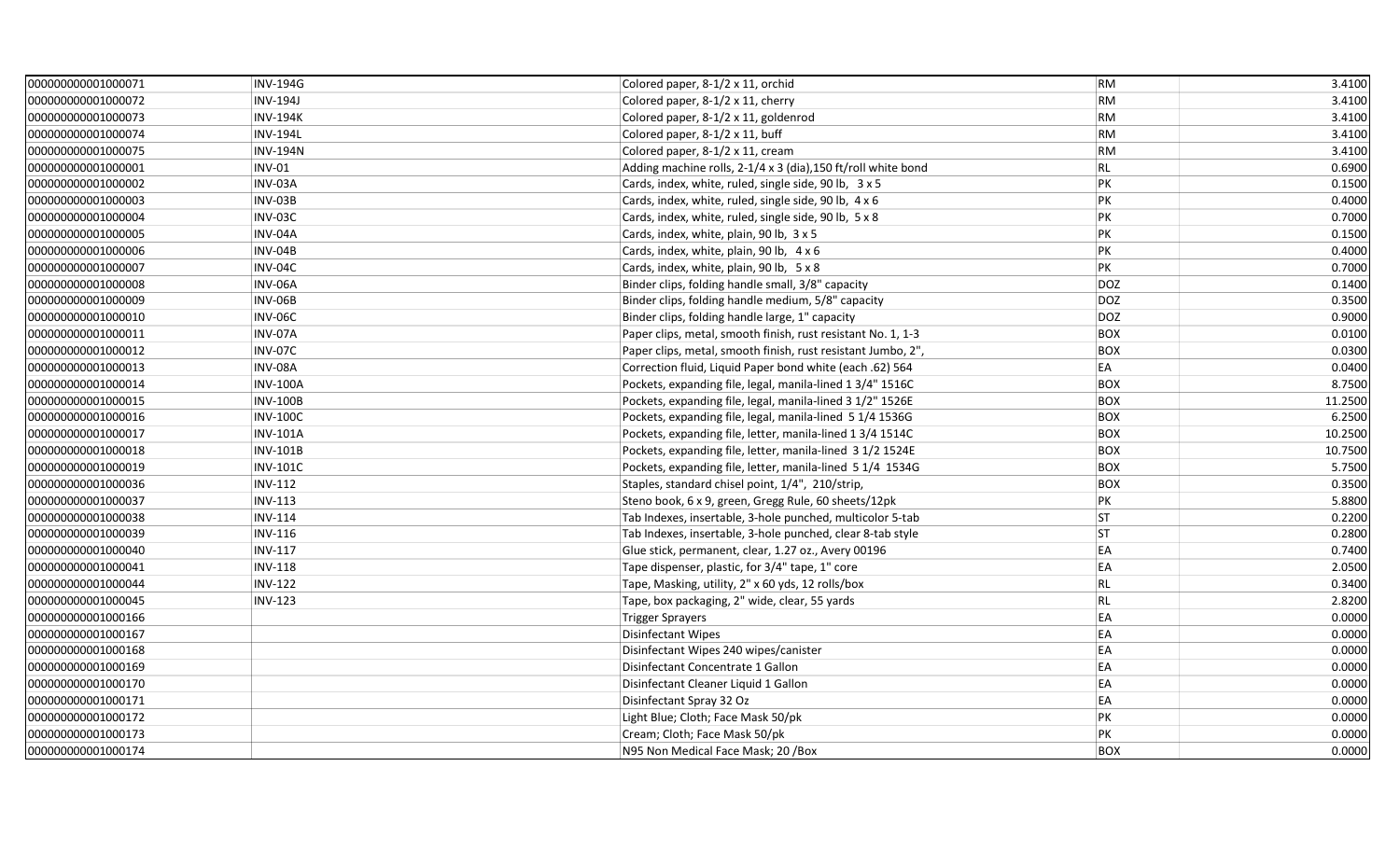| 000000000001000175 |                 | KN95; Face Mask;50/Box                                       | <b>BOX</b> | 0.0000  |
|--------------------|-----------------|--------------------------------------------------------------|------------|---------|
| 000000000001000176 |                 | Disposable; Face Mask; 50/box                                | <b>BOX</b> | 0.0000  |
| 000000000001000177 |                 | <b>Face Shields</b>                                          | EA         | 0.0000  |
| 000000000001000178 |                 | Isolation Gowns; 10/pk                                       | PK         | 0.0000  |
| 000000000001000179 |                 | Disinfectant Wipes 150 Count Canister                        | EA         | 4.9800  |
| 000000000001000076 | <b>INV-194P</b> | Colored paper, 8-1/2 x 11, ivory                             | RM         | 3.4100  |
| 000000000001000077 | <b>INV-195</b>  | Styrofoam Cups (1000 cups/case) - 6 ounce                    | <b>CS</b>  | 17.2400 |
| 000000000001000078 | <b>INV-196</b>  | C-fold towels, 2400/bx CB520                                 | <b>BOX</b> | 17.6000 |
| 000000000001000079 | <b>INV-196A</b> | Roll towels, single ply (12 rolls/case)                      | <b>CS</b>  | 69.0000 |
| 000000000001000080 | <b>INV-197</b>  | Toilet tissue, single ply, 96 rl/bx TS1636S                  | <b>BOX</b> | 40.7200 |
| 000000000001000081 | <b>INV-197A</b> | Toilet tissue, jumbo roll - JRT0922                          | <b>CS</b>  | 18.5800 |
| 000000000001000082 | <b>INV-20</b>   | Envelopes, white, plain, #10, sub 24                         | <b>BOX</b> | 4.3800  |
| 000000000001000083 | <b>INV-202</b>  | Facial tissues, 2-ply, 100/bx                                | <b>BOX</b> | 1.9800  |
| 000000000001000084 | <b>INV-203A</b> | Gloves, exam, latex, clear, 100/bx, small - CUR8234          | <b>BOX</b> | 0.0000  |
| 000000000001000085 | <b>INV-203B</b> | Gloves, exam, latex, clear, 100/bx, medium - CUR8235         | <b>BOX</b> | 0.0000  |
| 000000000001000086 | <b>INV-203C</b> | Gloves, exam, latex, clear, 100/bx, large - CUR8236          | <b>BOX</b> | 0.0000  |
| 000000000001000087 | <b>INV-203D</b> | Gloves, exam, latex, clear, 90/bx, extra-large - CUR8237     | <b>BOX</b> | 0.0000  |
| 000000000001000088 | <b>INV-204A</b> | Gloves, heavy weight, blue, nitrile, 100/bx, small - CUR8314 | <b>BOX</b> | 0.0000  |
| 000000000001000089 | <b>INV-204B</b> | Gloves, heavy weight, blue, nitrile, 100/bx medium - CUR8315 | <b>BOX</b> | 0.0000  |
| 000000000001000090 | <b>INV-204C</b> | Gloves, heavy weight, blue, nitrile, 100/bx, large - CUR8316 | <b>BOX</b> | 0.0000  |
| 000000000001000091 | <b>INV-204D</b> | Gloves heavy weight blue nitrile 90/bx extra-large - CUR8317 | <b>BOX</b> | 0.0000  |
| 000000000001000092 | <b>INV-206</b>  | Ice melt, Magnesium Chloride pellets, 50 lb bag              | <b>BAG</b> | 10.5000 |
| 000000000001000093 | <b>INV-208</b>  | Hand sanitizer, Purell 8oz pump bottle 12/cs                 | EA         | 0.0000  |
| 000000000001000094 | <b>INV-209</b>  | Ice melt, Halite, rock salt, 50 lb bag - 49bags/skid         | <b>BAG</b> | 3.9400  |
| 000000000001000095 | <b>INV-210</b>  | Compressed gas duster (10 oz.)                               | EA         | 5.1400  |
| 000000000001000096 | <b>INV-30</b>   | Fastener, paper, two piece set metal with compressor 2" cap. | <b>BOX</b> | 0.7700  |
| 000000000001000097 | INV-36A         | Folders, file, legal, 22, 1/3 cut, 11 pt manila              | <b>BOX</b> | 5.1900  |
| 000000000001000098 | <b>INV-36B</b>  | Folders, file, legal, 22, straight cut, 11 pt manila         | <b>BOX</b> | 2.4500  |
| 000000000001000099 | <b>INV-37</b>   | Folders, file, letter, 21, 1/2 cut, 11 pt manila             | <b>BOX</b> | 4.6400  |
| 000000000001000100 | <b>INV-38</b>   | Folders, file, letter, 21, 1/3 cut, 11 pt manila             | <b>BOX</b> | 3.8700  |
| 000000000001000101 | <b>INV-39</b>   | Folders, file, letter, 21, straight cut, 11 pt manila        | <b>BOX</b> | 4.6400  |
| 000000000001000102 | $INV-40$        | Folders, hanging file, letter, 1/5 cut, green kraft          | <b>BOX</b> | 2.9100  |
| 000000000001000103 | $INV-41$        | Folders, hanging file, legal, 1/5 cut, green kraft           | <b>BOX</b> | 3.5400  |
| 000000000001000104 | INV-43A         | Blue, Highlighter, fluorescent, 6.0 mm tip, Stabilo Boss     | <b>BOX</b> | 1.5600  |
| 000000000001000105 | <b>INV-43B</b>  | Yellow, Highlighter, fluorescent, 6.0 mm tip, (each .20)     | <b>BOX</b> | 1.5600  |
| 000000000001000106 | <b>INV-43C</b>  | Pink, Highlighter, fluorescent, 6.0 mm tip, (each .39)       | <b>BOX</b> | 1.5600  |
| 000000000001000107 | <b>INV-43D</b>  | Green, Highlighter, fluorescent, 6.0 mm tip, (each .39)      | <b>BOX</b> | 1.5600  |
| 000000000001000108 | <b>INV-45A</b>  | Yellow, Highlighter, pen (each .39)                          | <b>BOX</b> | 1.5600  |
| 000000000001000109 | <b>INV-45B</b>  | Pink, Highlighter, pen (each .35)                            | <b>BOX</b> | 2.4000  |
| 000000000001000110 | <b>INV-45C</b>  | Turquoise, Highlighter, pen (each .35)                       | <b>BOX</b> | 2.4000  |
| 000000000001000111 | <b>INV-45D</b>  | Fluorescent green, Highlighter, pen (each .35)               | <b>BOX</b> | 2.4000  |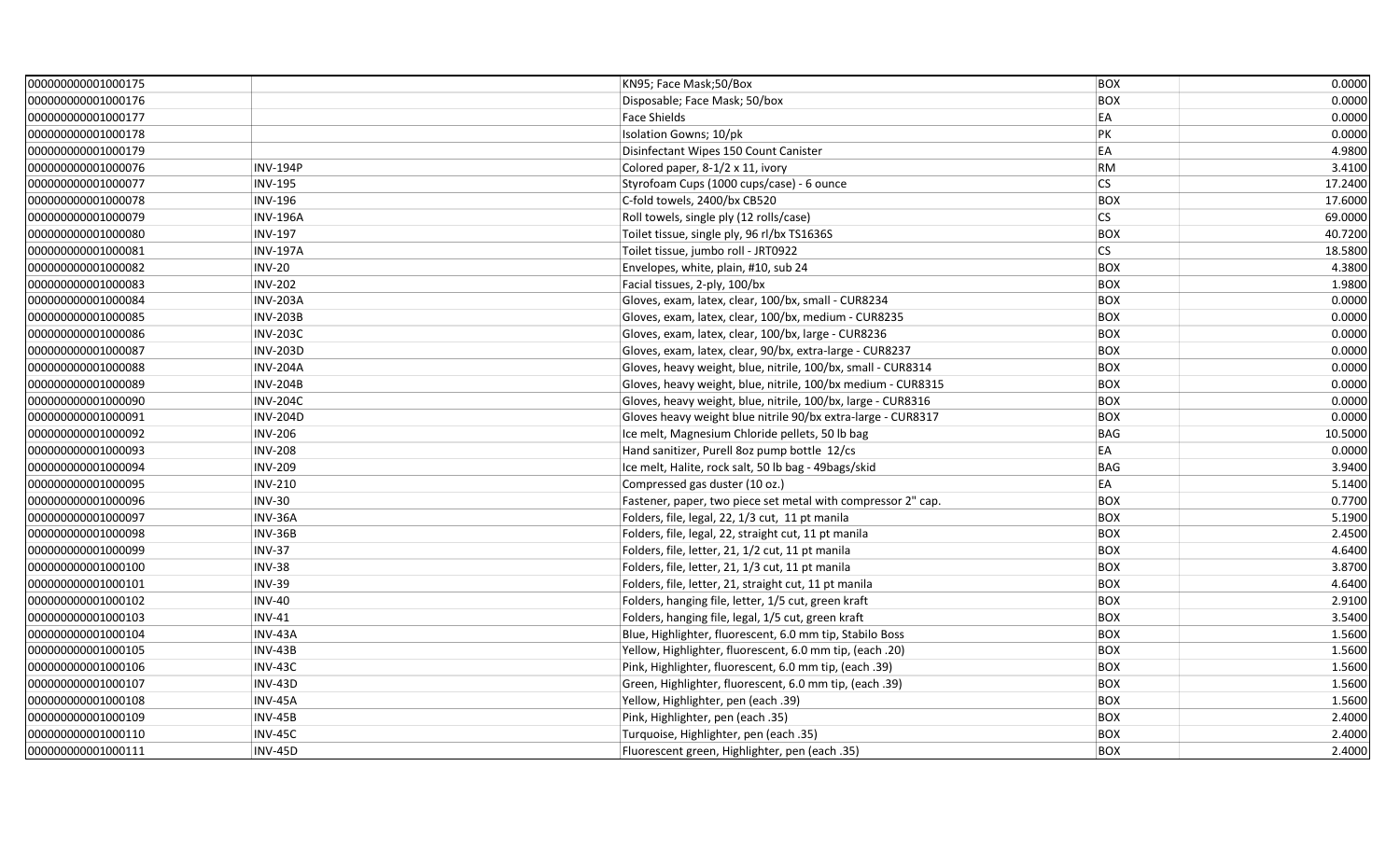| 000000000001000112 | <b>INV-46</b>  | Jackets, 1" expandable, legal, 11 pt manila                  | <b>BOX</b> | 6.1500  |
|--------------------|----------------|--------------------------------------------------------------|------------|---------|
| 000000000001000113 | <b>INV-47</b>  | Jackets, 1" expandable, letter, 11 pt manila                 | <b>BOX</b> | 15.4100 |
| 000000000001000114 | <b>INV-48</b>  | Jackets, flat, legal, 11 pt manila                           | <b>BOX</b> | 13.7800 |
| 000000000001000115 | <b>INV-49</b>  | Jackets, flat, letter, 11 pt manila                          | <b>BOX</b> | 9.9600  |
| 000000000001000116 | <b>INV-56A</b> | Labels, laser, address, white, 2-5/8 x 1 Avery 05260:        | PKG        | 5.4300  |
| 000000000001000117 | <b>INV-56B</b> | Labels, laser, address, white, 2-5/8 x 1 OB = Avery 05160    | PK         | 3.4500  |
| 000000000001000118 | <b>INV-60</b>  | Letter opener, metal                                         | EA         | 0.2600  |
| 000000000001000119 | <b>INV-61A</b> | Marker, chisel point, Perm Ink, 7.0 mm x 4.0 Blue            | EA         | 1.4400  |
| 000000000001000121 | <b>INV-61C</b> | Marker, chisel point, Perm Ink, 7.0 mm x 4.0 Black           | EA         | 1.4400  |
| 000000000001000122 | <b>INV-62A</b> | Markers, permanent, fine tip, 1.0 mm tip, Sharpie Blue       | <b>DOZ</b> | 5.0400  |
| 000000000001000123 | <b>INV-62B</b> | Markers, permanent, fine tip, 1.0 mm tip, Sharpie Red        | <b>DOZ</b> | 5.0400  |
| 000000000001000124 | INV-62C        | Markers, permanent, fine tip, 1.0 mm tip, Sharpie Black      | <b>DOZ</b> | 5.0400  |
| 000000000001000125 | <b>INV-62D</b> | Markers, permanent, fine tip, 1.0 mm tip, Sharpie Green      | <b>DOZ</b> | 5.0400  |
| 000000000001000126 | <b>INV-63</b>  | Message Flags, printed, SIGN HERE, yellow mark/tab/highlight | DS         | 2.7100  |
| 000000000001000127 | <b>INV-64</b>  | Message Flags, printed, SIGN & DATE, yellow mark/tab/highlig | <b>DS</b>  | 2.7100  |
| 000000000001000129 | <b>INV-66A</b> | 5 x 8 Pads, memo, ruled, canary, 50 sheets/pad, perforated,  | DOZ        | 2.6000  |
| 000000000001000130 | <b>INV-66B</b> | 8-1/2 x 11 Pads, memo, ruled, canary, 50 sht/pad, perforafed | <b>DOZ</b> | 3.6000  |
| 000000000001000131 | <b>INV-66C</b> | 8-1/2 x 14 Pads, memo, ruled, canary, 50 sht/pad, perforated | <b>DOZ</b> | 4.3200  |
| 000000000001000132 | <b>INV-67A</b> | 5 x 8 Pads, memo, ruled, white, 50 sheets/pad, perforated    | <b>DOZ</b> | 2.6000  |
| 000000000001000133 | <b>INV-67B</b> | 8-1/2 x 11 Pads, memo, ruled, white, 50 shts/pad, perforated | <b>DOZ</b> | 3.6000  |
| 000000000001000134 | <b>INV-67C</b> | 8-1/2 x 14 Pads, memo, ruled, white, 50 shts/pad, perforated | DOZ        | 4.3200  |
| 000000000001000135 | <b>INV-68A</b> | 1-1/2 x 2 Pads, note, self-stick, removable, Post-It type,   | <b>DOZ</b> | 0.8400  |
| 000000000001000136 | <b>INV-68C</b> | 3 x 3 Pads, note, self-stick, removable, Post-It type,       | <b>DOZ</b> | 1.6000  |
| 000000000001000137 | <b>INV-68D</b> | 3 x 5 Pads, note, self-stick, removable, Post-It type        | <b>DOZ</b> | 2.8800  |
| 000000000001000138 | INV-69C        | 5 x 8 Pads, scratch, white, 100 sheets/pad, adhesive top,    | <b>DOZ</b> | 3.0700  |
| 000000000001000139 | <b>INV-70</b>  | Pads, "While You Were Out", 50 sheets/pad, adhesive top,     | <b>DOZ</b> | 1.7200  |
| 000000000001000140 | <b>INV-71</b>  | Paper, 8-1/2 x 11, bond, white, 20lb, 25% cotton, bond       | <b>RM</b>  | 8.0800  |
| 000000000001000141 | <b>INV-72</b>  | Paper, 8-1/2 x 11", white, 16 lb, 3 hole punched, red marg   | PK         | 0.9200  |
| 000000000001000142 | INV-76A        | Pen, ballpoint, Bic Round Stick, fine point Blue             | DOZ        | 0.6500  |
| 000000000001000143 | <b>INV-76B</b> | Pen, ballpoint, Bic Round Stick, fine point Black            | <b>DOZ</b> | 0.6500  |
| 000000000001000144 | <b>INV-77A</b> | Pen, ballpoint, Bic Round Stick, medium point Blue           | <b>DOZ</b> | 0.6500  |
| 000000000001000145 | INV-77C        | Pen, ballpoint, Bic Round Stick, medium point Black          | <b>DOZ</b> | 0.6500  |
| 000000000001000146 | <b>INV-78A</b> | Pen, ballpoint, Papermate Flexgrip Stick, fine point Blue    | <b>DOZ</b> | 5.7600  |
| 000000000001000147 | <b>INV-78B</b> | Pen, ballpoint, Papermate Flexgrip Stick, fine point Black   | <b>DOZ</b> | 5.7600  |
| 000000000001000148 | <b>INV-80A</b> | Pen, ballpoint, Papermate Flexgrip Stick medium point Blue   | <b>DOZ</b> | 5.7600  |
| 000000000001000149 | <b>INV-80B</b> | Pen, ballpoint Papermate Flexgrip Stick medium point Black   | DOZ        | 5.7600  |
| 000000000001000150 | INV-80C        | Pen, ballpoint, Papermate Flexgrip Stick, medium point Red   | <b>DOZ</b> | 5.7600  |
| 000000000001000151 | <b>INV-82A</b> | Pen, ballpoint, retractable, Papermate Flexgrip, fine point  | <b>DOZ</b> | 9.7200  |
| 000000000001000152 | <b>INV-82B</b> | Pen, ballpoint retractable Papermate Flexgrip fine pt Black  | <b>DOZ</b> | 9.7200  |
| 000000000001000153 | INV-83A        | Pen, ballpoint retractable Papermate Flexgrip medium pt Blue | <b>DOZ</b> | 9.7200  |
| 000000000001000154 | <b>INV-83B</b> | Pen ballpoint retractable Papermate Flexgrip medium pt Black | <b>DOZ</b> | 9.7200  |